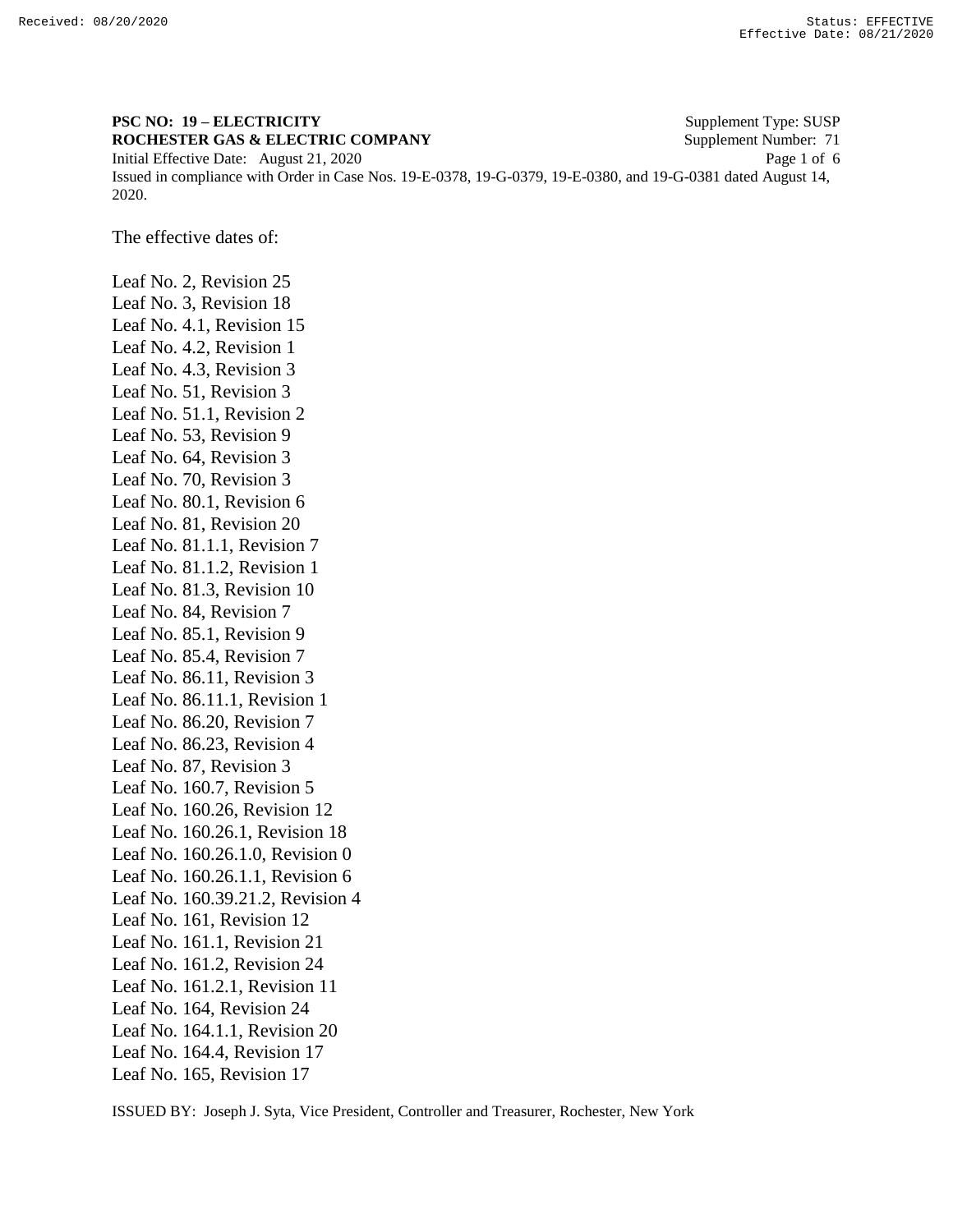**PSC NO: 19 – ELECTRICITY** Supplement Type: SUSP **ROCHESTER GAS & ELECTRIC COMPANY** Supplement Number: 71 Initial Effective Date: August 21, 2020 Page 2 of 6 Issued in compliance with Order in Case Nos. 19-E-0378, 19-G-0379, 19-E-0380, and 19-G-0381 dated August 14, 2020. Leaf No. 166, Revision 23 Leaf No. 166.1.1, Revision 19 Leaf No. 166.4, Revision 14 Leaf No. 167, Revision 9 Leaf No. 169, Revision 17 Leaf No. 169.1, Revision 15 Leaf No. 169.1.1, Revision 11 Leaf No. 169.3, Revision 2 Leaf No. 170, Revision 4 Leaf No. 174, Revision 26 Leaf No. 174.1, Revision 6 Leaf No. 174.3, Revision 22 Leaf No. 176, Revision 20 Leaf No. 180, Revision 3 Leaf No. 181, Revision 3 Leaf No. 183, Revision 6 Leaf No. 187, Revision 20 Leaf No. 187.3, Revision 17 Leaf No. 187.4, Revision 10 Leaf No. 188, Revision 9 Leaf No. 188.1, Revision 2 Leaf No. 189, Revision 16 Leaf No. 190, Revision 24 Leaf No. 190.3, Revision 22 Leaf No. 190.4, Revision 14 Leaf No. 191, Revision 9 Leaf No. 193, Revision 21 Leaf No. 193.1, Revision 21 Leaf No. 193.1.1, Revision 15 Leaf No. 193.2.1, Revision 3 Leaf No. 194, Revision 20 Leaf No. 194.2, Revision 18 Leaf No. 194.4, Revision 10 Leaf No. 195, Revision 13 Leaf No. 195.1, Revision 12 Leaf No. 195.2, Revision 17 Leaf No. 199.1, Revision 13 Leaf No. 199.2, Revision 10 Leaf No. 199.3, Revision 9 Leaf No. 199.4, Revision 4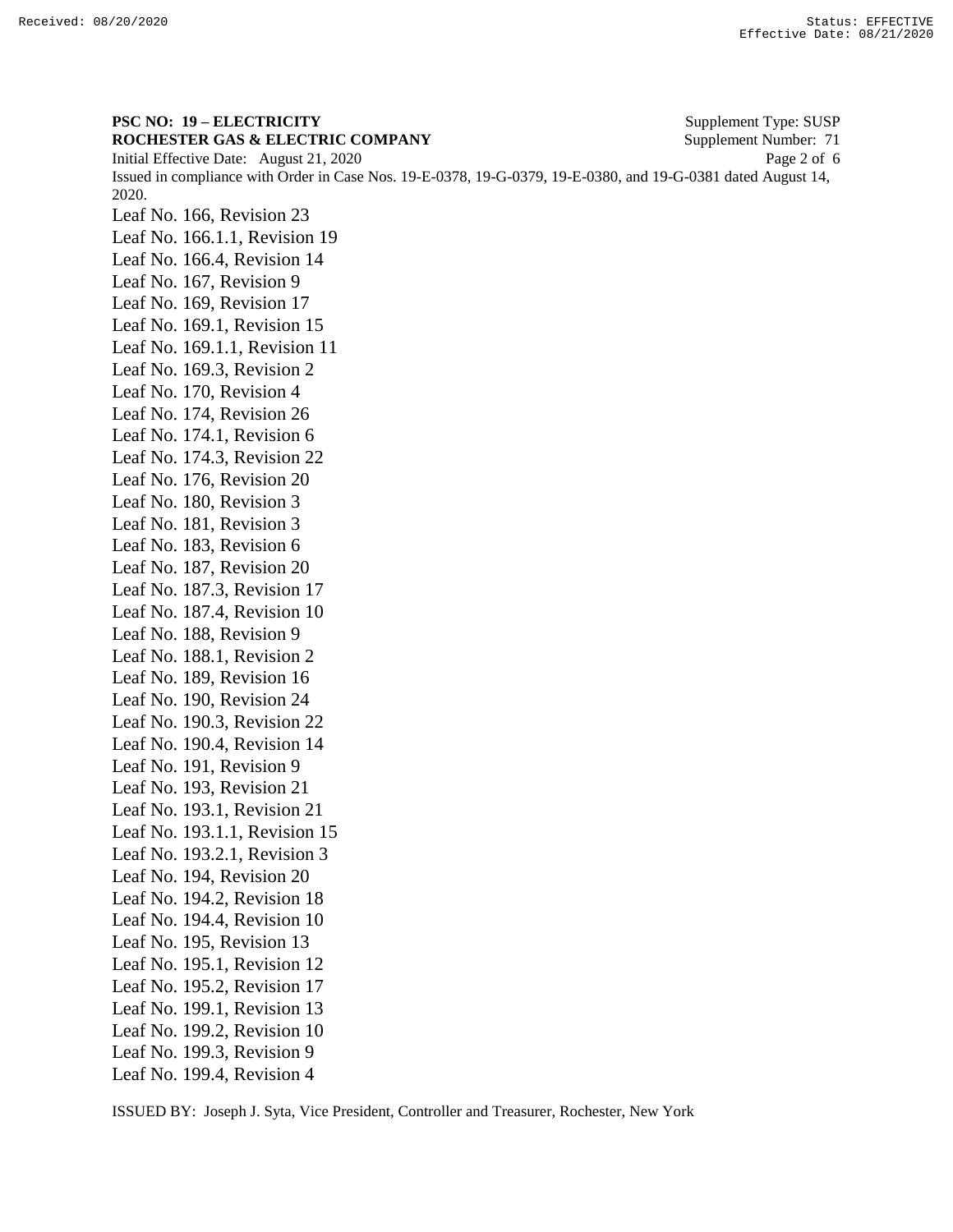**PSC NO: 19 – ELECTRICITY** Supplement Type: SUSP **ROCHESTER GAS & ELECTRIC COMPANY** Supplement Number: 71 Initial Effective Date: August 21, 2020 Page 3 of 6 Issued in compliance with Order in Case Nos. 19-E-0378, 19-G-0379, 19-E-0380, and 19-G-0381 dated August 14, 2020. Leaf No. 200.2, Revision 6 Leaf No. 201, Revision 3 Leaf No. 210, Revision 23 Leaf No. 210.2, Revision 22 Leaf No. 210.5, Revision 13 Leaf No. 211, Revision 7 Leaf No. 213.1, Revision 16 Leaf No. 213.1.1, Revision 11 Leaf No. 214.1.1, Revision 3 Leaf No. 218, Revision 20 Leaf No. 219, Revision 4 Leaf No. 222.2, Revision 4 Leaf No. 225, Revision 5 Leaf No. 226, Revision 4 Leaf No. 242, Revision 16 Leaf No. 242.1, Revision 4 Leaf No. 242.2, Revision 4 Leaf No. 243.1, Revision 10 Leaf No. 244, Revision 11 Leaf No. 246, Revision 6 Leaf No. 246.1 Revision 10 Leaf No. 246.2, Revision 12 Leaf No. 246.3, Revision 10 Leaf No. 251, Revision 3

are hereby further suspended to and including October 31, 2020. Pending restoration, reissue, or cancellation, the rates, rules and regulations in

Leaf No. 2, Revision 26 Leaf No. 3, Revision 17 Leaf No. 4.1, Revision 14 Leaf No. 4.2, Revision 0 Leaf No. 4.3, Revision 4 Leaf No. 51, Revision 2 Leaf No. 51.1, Revision 1 Leaf No. 53, Revision 8 Leaf No. 64, Revision 2 Leaf No. 70, Revision 2 Leaf No. 80.1, Revision 5 Leaf No. 81, Revision 21 Leaf No. 81.1.1, Revision 6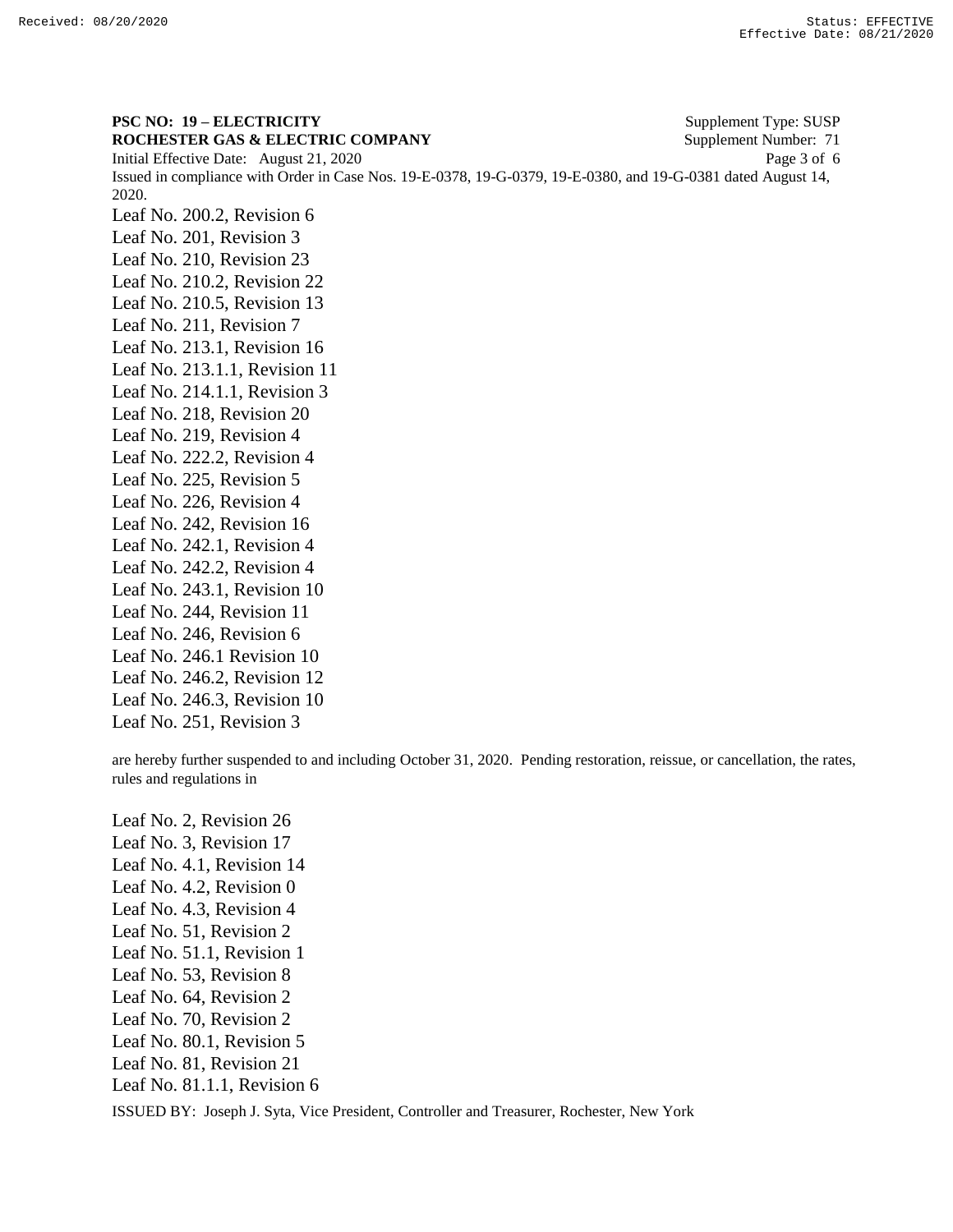**PSC NO: 19 – ELECTRICITY** Supplement Type: SUSP **ROCHESTER GAS & ELECTRIC COMPANY** Supplement Number: 71 Initial Effective Date: August 21, 2020 Page 4 of 6 Issued in compliance with Order in Case Nos. 19-E-0378, 19-G-0379, 19-E-0380, and 19-G-0381 dated August 14, 2020. Leaf No. 81.1.2, Revision 0 Leaf No. 81.3, Revision 9 Leaf No. 84, Revision 6 Leaf No. 85.1, Revision 8 Leaf No. 85.4, Revision 8 Leaf No. 86.11, Revision 4 Leaf No. 86.11.1, Revision 0 Leaf No. 86.20, Revision 8 Leaf No. 86.23, Revision 3 Leaf No. 87, Revision 2 Leaf No. 160.7, Revision 4 Leaf No. 160.26, Revision 11 Leaf No. 160.26.1, Revision 17 Leaf No. 160.26.1.1, Revision 5 Leaf No. 160.39.21.2, Revision 6 Leaf No. 161, Revision 11 Leaf No. 161.1, Revision 20 Leaf No. 161.2, Revision 23 Leaf No. 161.2.1, Revision 10 Leaf No. 164, Revision 23 Leaf No. 164.1.1, Revision 19 Leaf No. 164.4, Revision 16 Leaf No. 165, Revision 16 Leaf No. 166, Revision 22 Leaf No. 166.1.1, Revision 18 Leaf No. 166.4, Revision 13 Leaf No. 167, Revision 8 Leaf No. 169, Revision 16 Leaf No. 169.1, Revision 14 Leaf No. 169.1.1, Revision 12 Leaf No. 169.3, Revision 1 Leaf No. 170, Revision 3 Leaf No. 174, Revision 25 Leaf No. 174.1, Revision 5 Leaf No. 174.3, Revision 21 Leaf No. 176, Revision 19 Leaf No. 180, Revision 2 Leaf No. 181, Revision 4 Leaf No. 183, Revision 5 Leaf No. 187, Revision 19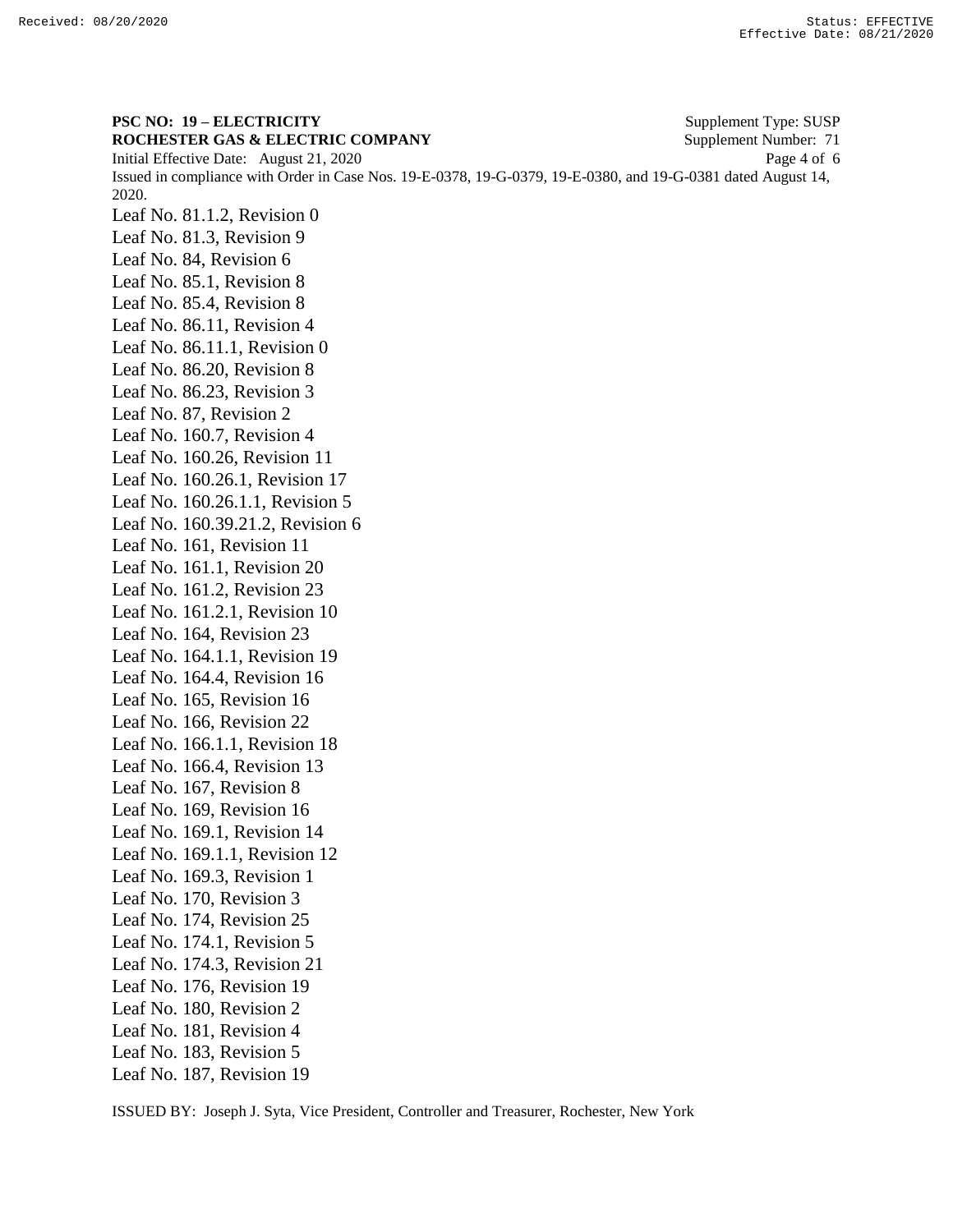**PSC NO: 19 – ELECTRICITY** Supplement Type: SUSP **ROCHESTER GAS & ELECTRIC COMPANY** Supplement Number: 71 Initial Effective Date: August 21, 2020 Page 5 of 6 Issued in compliance with Order in Case Nos. 19-E-0378, 19-G-0379, 19-E-0380, and 19-G-0381 dated August 14, 2020. Leaf No. 187.3, Revision 16 Leaf No. 187.4, Revision 9 Leaf No. 188, Revision 8 Leaf No. 188.1, Revision 1 Leaf No. 189, Revision 15 Leaf No. 190, Revision 23 Leaf No. 190.3, Revision 21 Leaf No. 190.4, Revision 13 Leaf No. 191, Revision 8 Leaf No. 193, Revision 20 Leaf No. 193.1, Revision 20 Leaf No. 193.1.1, Revision 16 Leaf No. 193.2.1, Revision 2 Leaf No. 194, Revision 19 Leaf No. 194.2, Revision 17 Leaf No. 194.4, Revision 9 Leaf No. 195, Revision 12 Leaf No. 195.1, Revision 11 Leaf No. 195.2, Revision 16 Leaf No. 199.1, Revision 12 Leaf No. 199.2, Revision 9 Leaf No. 199.3, Revision 8 Leaf No. 199.4, Revision 3 Leaf No. 200.2, Revision 5 Leaf No. 201, Revision 2 Leaf No. 210, Revision 22 Leaf No. 210.2, Revision 21 Leaf No. 210.5, Revision 12 Leaf No. 211, Revision 6 Leaf No. 213.1, Revision 15 Leaf No. 213.1.1, Revision 10 Leaf No. 214.1.1, Revision 2 Leaf No. 218, Revision 19 Leaf No. 219, Revision 3 Leaf No. 222.2, Revision 3 Leaf No. 225, Revision 4 Leaf No. 226, Revision 3 Leaf No. 242, Revision 15 Leaf No. 242.1, Revision 3 Leaf No. 242.2, Revision 3